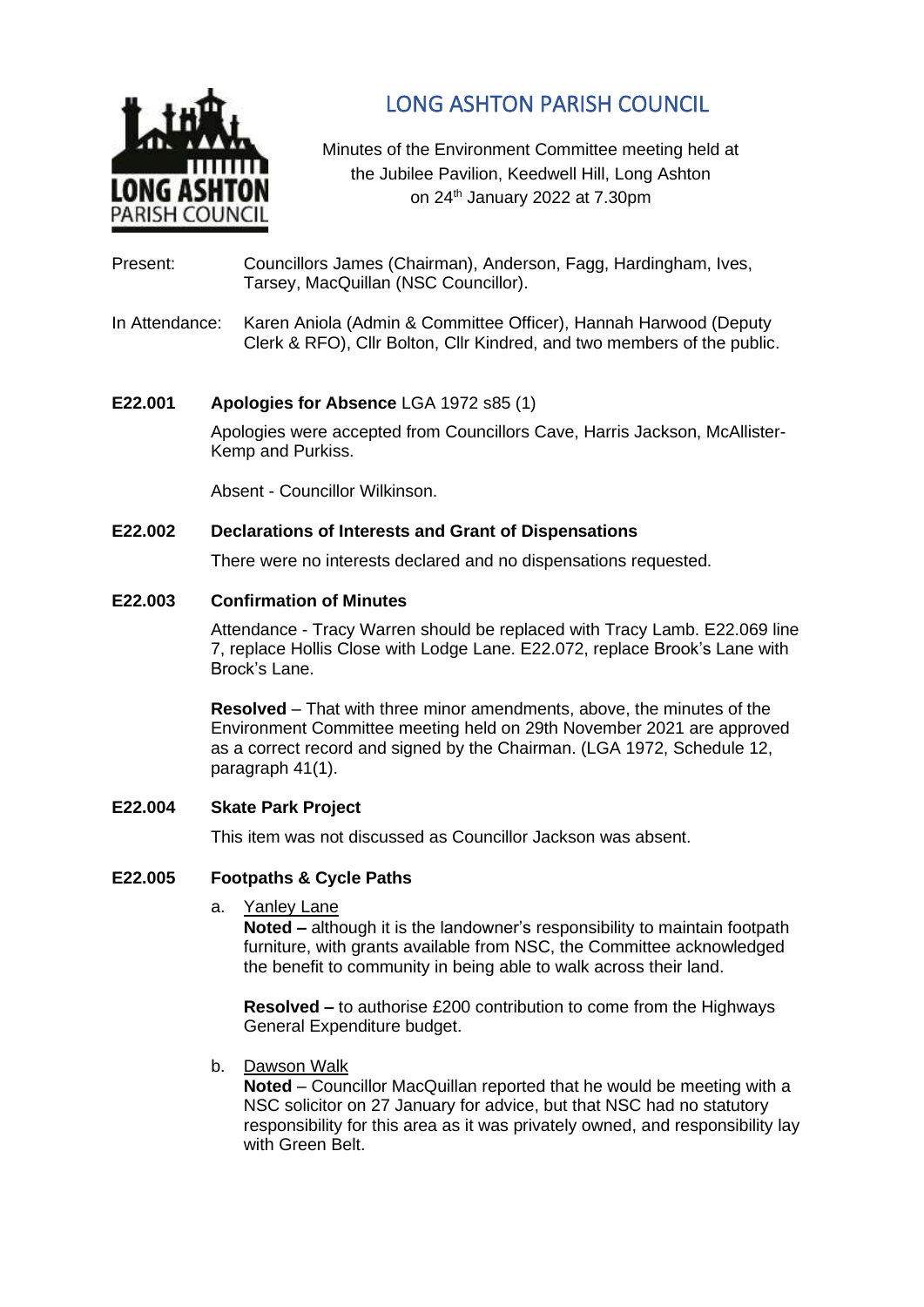# c. Providence Lane – Access to Ashton Court

**Resolved –** that it was agreed in principle to approve up to £845 inc VAT (£145 planning and £700 stonemason costs) to Kestor Harris and that Councillor Fagg approaches the quarry for a contribution.

# **E22.006 Highways**

a. Hollis Close and Lodge Lane

**Noted** – NSC Highways Officer agreed changes were needed and they were investigating signage, yellow lines and a proposal to replace planters with bollards on Hollis Close. Lodge Lane was also being investigated with a view to both being included in the same Traffic Order package. Any progress would be reported to the committee.

- b. Crossing Safely at Brocks Lane **Noted –** progress is being made which will be reported back to the committee.
- c. Cricket Club Sign

**Resolved –** that Councillor Ives contacts NSC Highways for clarity and information on the practicalities and cost implications of installing a brown tourist road sign.

## **E22.007 Village Enhancement Scheme and Road Safety**

**Noted** – the Leigh Woods parking scheme is now in progress, with signage, meters and yellow lines installed. Additional software testing may be necessary but after a lot of hard work, the scheme was finally coming together.

**Resolved –** the Village Enhancement Scheme working group to be revived - renamed the Piccolo's Renovation Scheme - and a meeting to be scheduled for mid-February.

#### **E22.008 Parks and Play Areas**

a. Perry Road and Gardener's Walk

**Noted –** up to £2000 CIL for Gardener's Walk expenditure was approved at November Full Council and needs to be spent before 2023.

**Resolved** – that contractors are approached for further advice as matting does not appear to be a suitable solution to flooding on clay ground.

b. Playgrounds Annual Inspection Reports **Resolved** – that Admin & Committee Officer will check warranty on failing equipment items at Gardener's Walk.

**Resolved** – that the costs for repairs at Kings Croft and Perry Road to come out of Taylor Wimpey section 106 Earmarked Reserve.

#### **E22.009 Flooding Resilience**

**Resolved** – NSC's responsibilities in this area need to be confirmed. Further research and the appropriateness of commissioning a professional study of the bund alongside Ashton Brook to be reported back to committee (£1500 in Earmarked Reserves for study).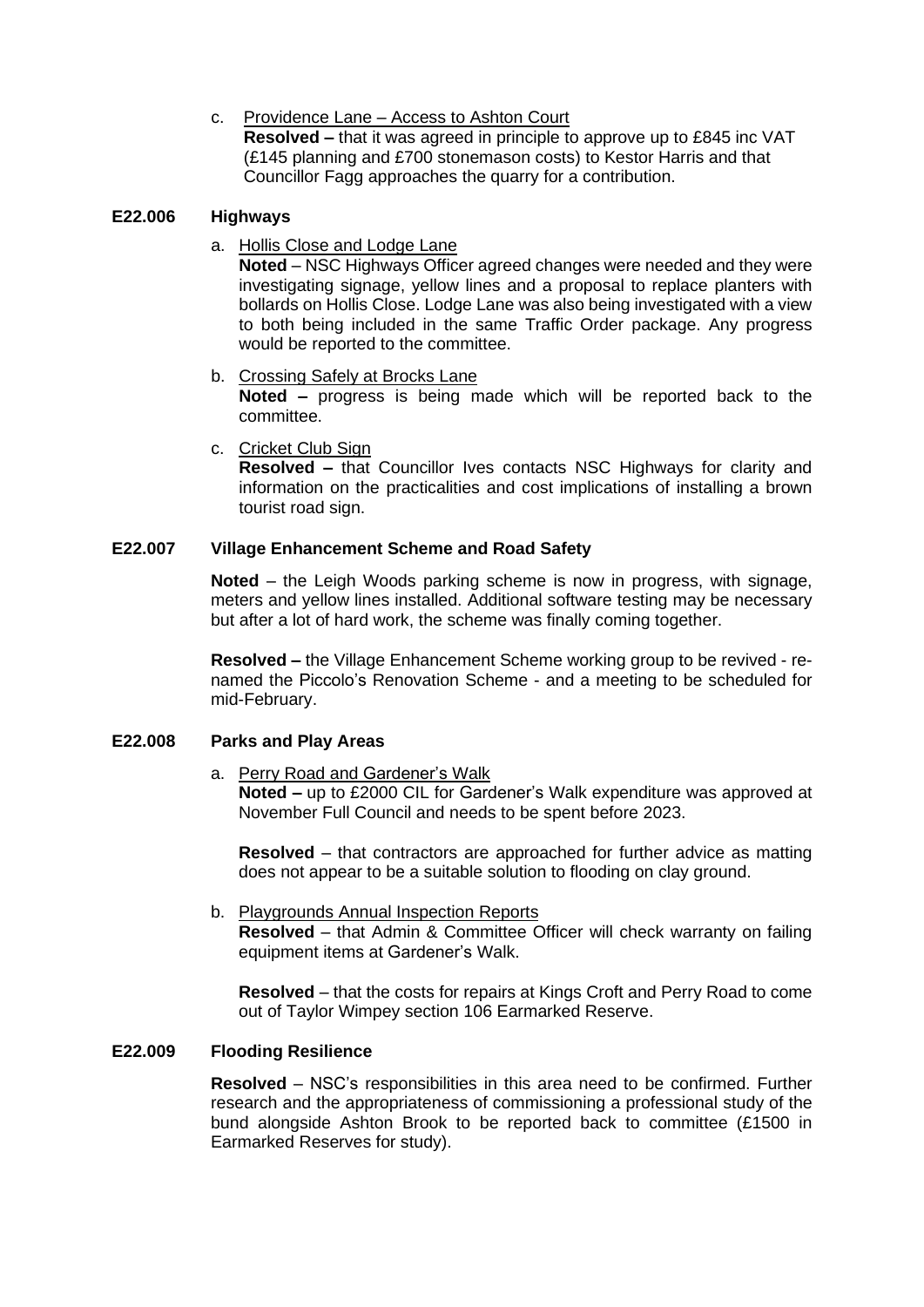#### **E22.010 Motion Received**

**Noted** – a report was received from Councillor Ives.

**Resolved -** THAT the Clerk would contact NS Council (draft communication to be provided by Cllr Ives) to request the compulsory dedication of two PROWs (around cricket ground and over landfill site), using HA 1980 S26 powers.

**Resolved -** THAT the Parish Council should contact N Somerset Council to obtain an update on the DMMO application submitted in 2021 regarding the cricket ground path.

# **E22.011 Footpaths & PROW**

a. Parish PROW Map

**Noted –** some confusion existed around the source of the map and this should be discussed further outside the meeting.

b. Dog Fouling – PooperScooper App

**Noted –** the committee supported sharing and use of the app and agreed to promote on social media. This should also reference keeping dogs on leads at the Recreation Ground.

## **E22.012 Burial Ground**

a. Garden of Remembrance Plaques

**Resolved –** that a change in Guidelines was authorised to allow for 2 plaques side by side per double plot instead of one joint plaque.

b. Cremation Row (CF) Plots Spacing

**Resolved –** that approval was given to the lifting and moving 5 base slabs to allow space in between plots, subject to gaining permission from the plot owners.

#### **E22.013 Biodiversity and Public Spaces**

#### WI Tree Planting

**Resolved –** that the WI's request to plant a tree for the Queen's Jubilee was approved in principle, subject to further investigation of a satisfactory location by the Admin & Committee Officer.

## **E22.014 Transport**

#### Electric Car Charging Point

**Resolved –** Chairman to contact Western Power distribution for advice and report back.

# **E22.015 To Receive Working Group Reports**

#### a. Biodiversity Working Group

**Noted –** a verbal report was received from Cllr Anderson.

**Resolved** – that a budget of up to £800, previously approved, to be assigned to LANCET to take charge of the wildflower bank project in Peel Park.

**Noted** – a placard/sign to be investigated to reference that the wildflower/tree works in Peel Park were funded by LAPC.